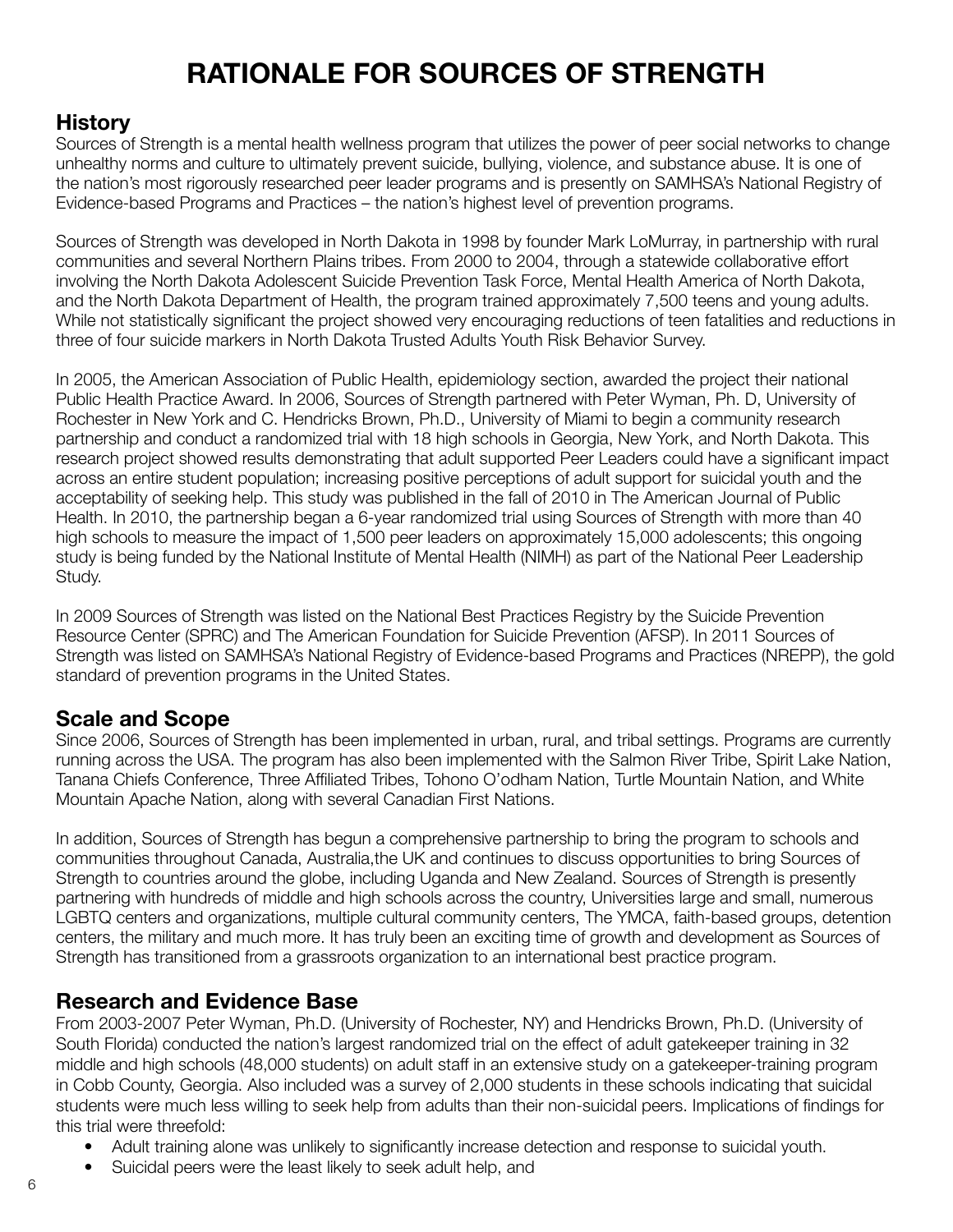• Developmentally, adolescents seek help through their peer friendships.

As a result of these outcomes Dr. Wyman and Dr. Brown conducted a national search for a promising peer program and began a rigorous randomized trial using the Sources of Strength program in 18 diverse high schools in Georgia, New York, and North Dakota – six metropolitan and 12 rural. The published results in the American Journal of Public Health (2010) were one of the first to demonstrate that peer leaders in partnership with supportive adults could…

Improve peer leaders adaptive norms regarding suicide.

- Increase their connectedness to adults and to school engagement, with the largest gain in those peers entering with the lowest level of adaptive norms or connectedness.
- Trained peer leaders in larger schools were four times as likely as untrained peer leaders to refer a suicidal friend to adults.
- Among the whole student population, the intervention increased perceptions of adult support for suicidal youth and the acceptability of seeking help.
- Perceptions of adult support increased most in students with a history of suicide ideation.
- The total number of "trusted adults" named by students increased in the student population, a significant protective factor for connectedness related to reduced risk for suicide, violence, and substance abuse.

As a follow up to this study, Sources of Strength is presently being rigorously evaluated in the National Institute of Mental Health: National Peer Leadership Study. This is one of the nation's largest randomized trials of peer leader programs and is presently in the sixth year of a six-year trial involving over 32 schools. Sources of Strength is also engaged in research with the University of Rochester and Stanford University in several schools that have experienced suicide contagion, and with the University of Manitoba on using Sources of Strength in remote first nation villages in northern Manitoba.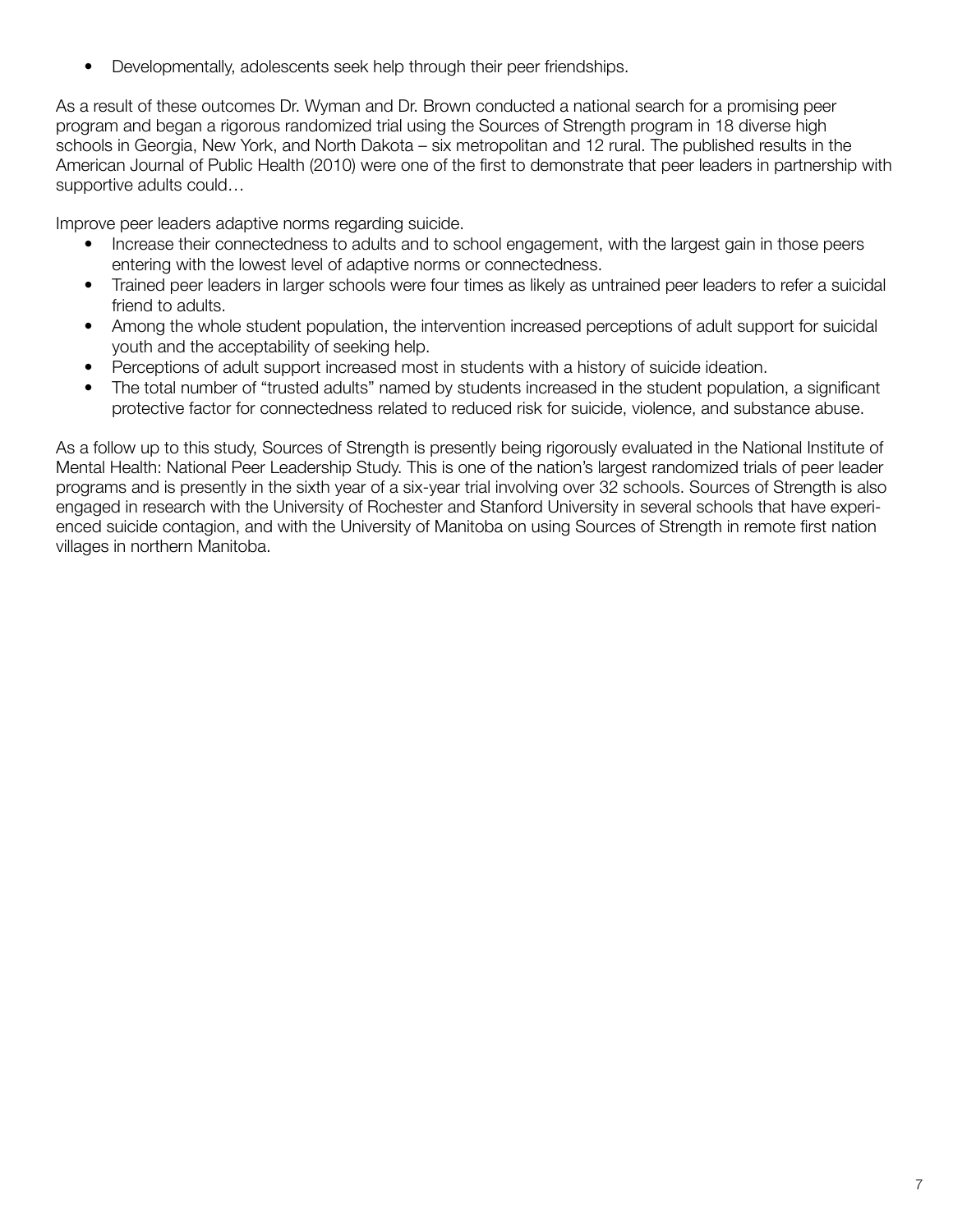

### **UPSTREAM MODEL**

Sources of Strength takes an upstream approach to prevention. Most suicide prevention programs are truly intervention, where the goal is to identify or intervene in a crisis situation of a suicidal individual and make the appropriate mental health referral. While this is an important aspect of the prevention continuum, we believe that we can do much more to move upstream and prevent the very onset of suicidal thinking and suicidal behavior.

The primary mission of Sources of Strength is to move upstream in our prevention efforts. Through building resilience, increasing connections and trust towards adults, increasing helpseeking, developing and enhancing protective factors (8 strengths), and breaking down codes of silence; we are able to reduce the number of people who fall in the stream and increase their ability to get out of the stream before a crisis moment at the waterfall.

Research has shown that Sources of Strength also has the secondary benefit of a fourfold increase of peer leaders referring friends who are suicidal. While not their primary mission, Sources of Strength peer leaders make a difference at the waterfall edge by creating social norm change around help seeking behavior and codes of silence. Sources of Strength is helping create a culture where students are willing to speak up for a friend they see in distress and refer them to their trusted adults.

Lastly, in the event of a traumatic event or fatality, Sources of Strength peer teams can be mobilized as peer voice that reminds others to use multiple strengths during hard and traumatic times, as eyes and ears that can identify those struggling in isolation, and as connectors to caring adults, as well as other strengths and supports. They can spread a simple but powerful message of helpseeking and the importance of breaking silence in ways that do not traumatize, spread shame, and increase risk, but rather spread Hope, highlight Help, and focus on multiple Strengths that make a real life difference. They can be important members of a community team reducing contagion and risk after traumatic events.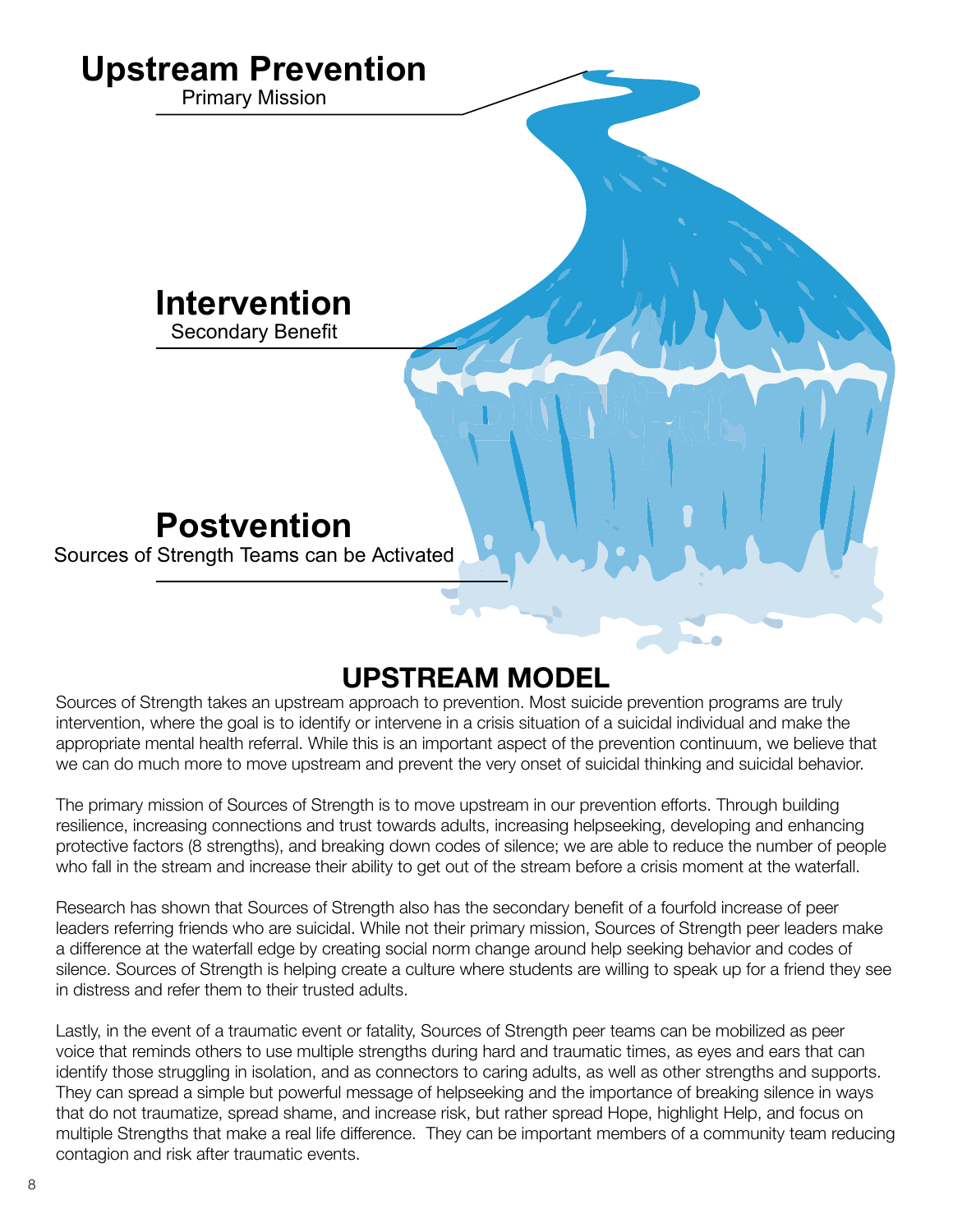# Program Overview

#### Mission

Our mission is to provide the highest quality evidence-based prevention for suicide, violence, bullying and substance abuse by training, supporting, and empowering both Peer Leaders and caring adults to impact their school, college/university, or community through the power of promoting youth-adult connectedness, and spreading hope, help and strength.

#### Vision

Our vision is to lead in upstream prevention by offering evidence-based programs that empower local leaders to create a contagion of Hope, Help, & Strength throughout their schools and communities.

### Core Philosophy

- **Extrength-based** We are radically strength-based with a strong belief that resiliency and strengths are available in every community and individual. We are a leading voice in Upstream Prevention.
- **◆ Positivity** In training we maintain a spirit and tone of positivity despite many challenges. Our focus is on empowering groups and individuals and encouraging the discouraged.
- v **Fun** Games are not just games to us, but powerful tools that make laughter, playfulness, and humor an essential element in Sources of Strength. Our fun should be infectious.
- **Empowering** At every opportunity we want to shine the light on our local leaders and teams, not on ourselves.
- **EXAUTHERRIGE** We want to practice wellness, grow strengths in our personal lives, and engage in help seeking for ourselves.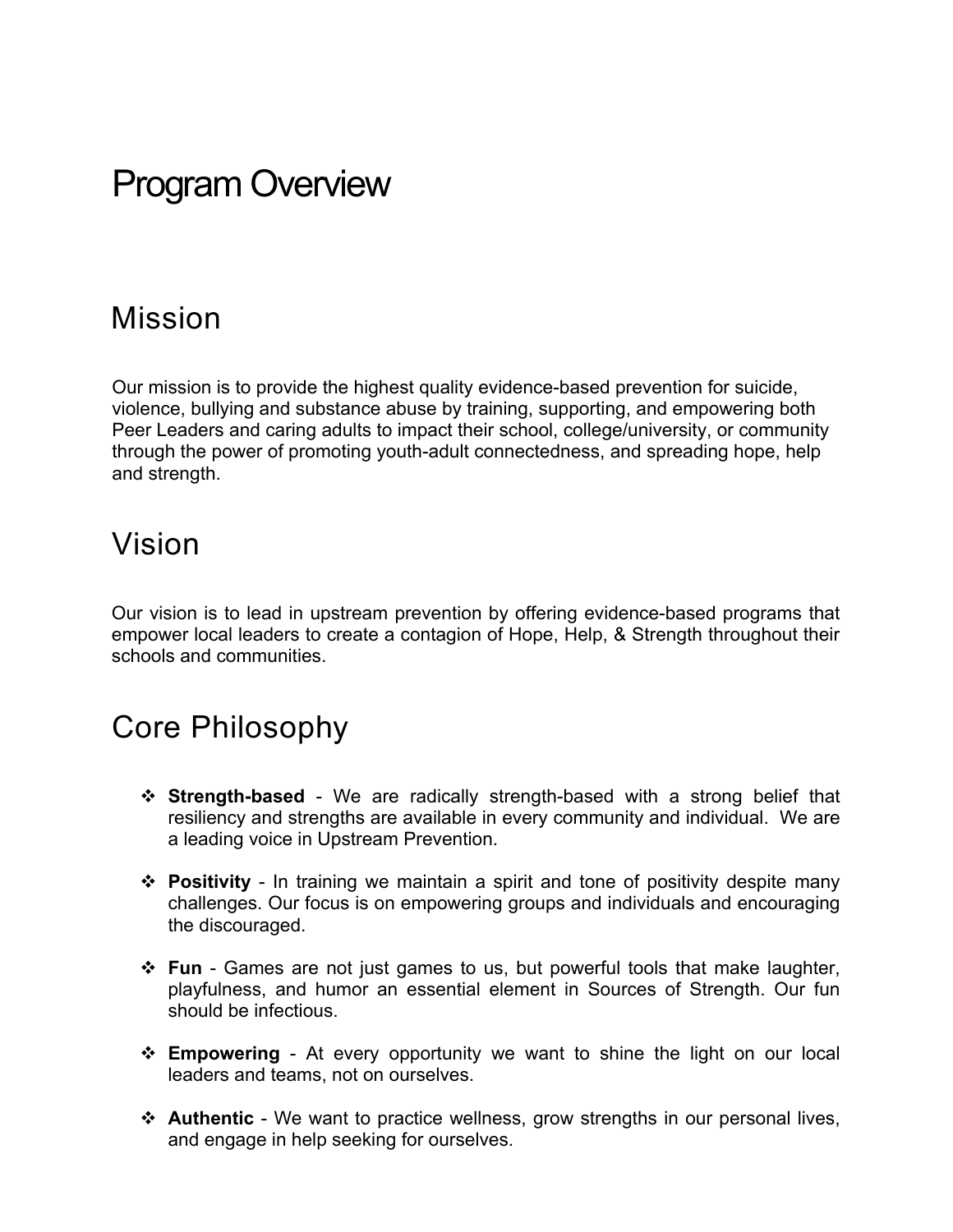- v **Culturally Open** We want to first listen and learn from each culture then be flexible and adaptable as we apply Sources of Strength in diverse settings.
- \* **Research** We commit ourselves to ongoing community-participatory research, listening and learning from both community partners and research evidence. Our focus is on changing our program as evidence suggests to impact real world situations.
- **EX** Humility We practice organizational humility by being willing to face hard facts and make changes as needed, by lifting up and encouraging other programs that demonstrate excellence in prevention, and by showing thankfulness to those that have helped us.

## Program Goals

**Sources of Strength is a community and campus-wide suicide prevention and health promotion program designed to:** 

- $\div$  Prepare groups of diverse students, with ongoing staff mentoring, to be capable Peer Leaders for focused suicide prevention activities.
- $\div$  Raise awareness and use of eight protective factors (sources of strength) that help all students and staff to be resilient.
- Promote positive school-wide attitudes about seeking help for problems, breaking down codes of silence, and involving supportive resources and individuals with students in emotional crisis.
- $\div$  Focus throughout on positive strengths and resources that help students to overcome problems in their lives.
- $\div$  Evaluate the program through ongoing research to inform schools about how they are meeting prevention goals.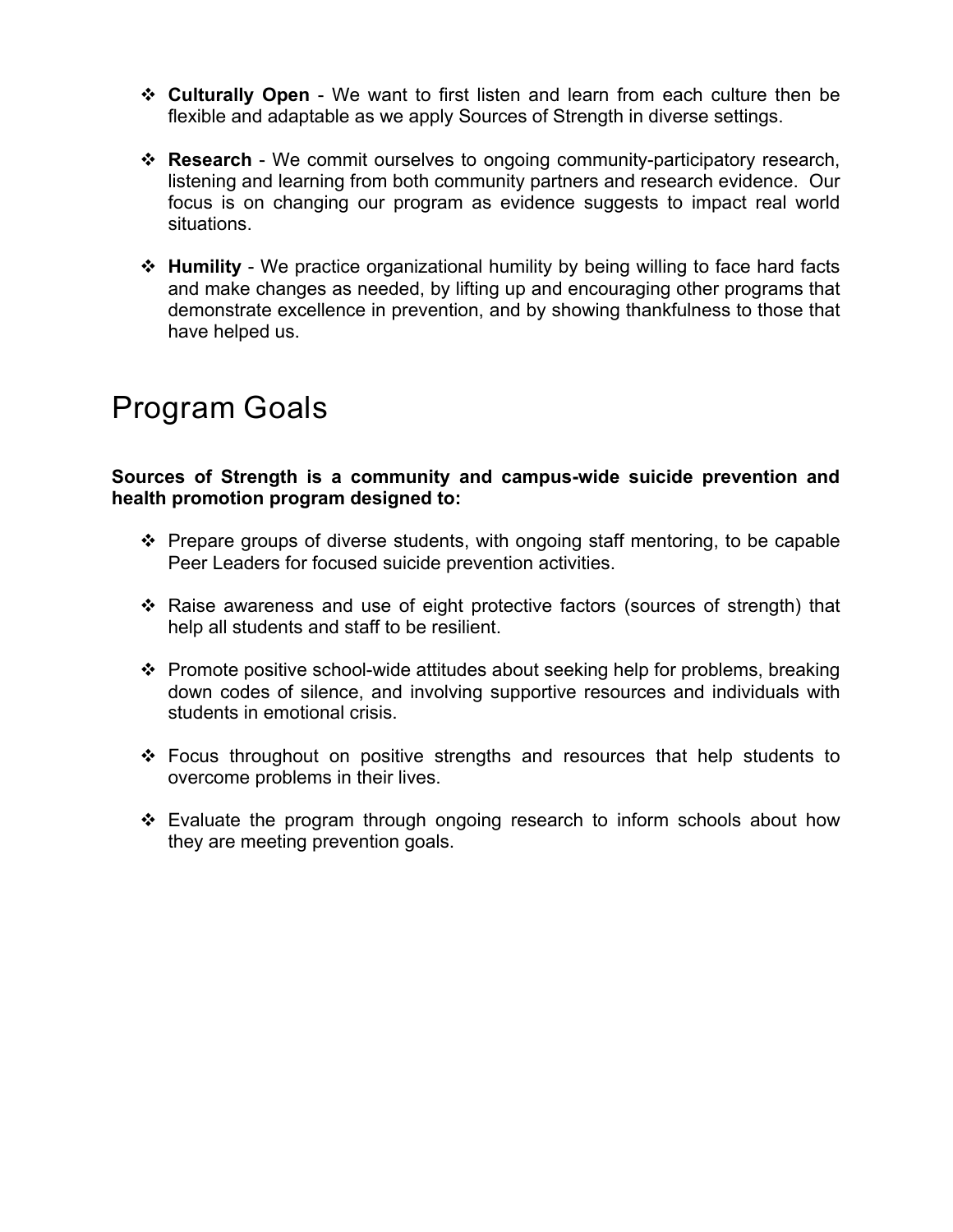### History of Implementation

The initial Sources of Strength pilot was developed by Mark LoMurray in North Dakota in 1998. The primary focus was to address tribal and rural suicide prevention needs:

- v By developing a strength-based model that realistically addressed the scarcity of local mental health services – resulting in the development of the Sources of Strength *"wheel."*
- $\div$  By finding an effective and safe way to motivate Peer Leaders to leverage their power in spreading norm changing messages amongst their peers and the wider student population. The effectiveness of this model is based on the reality that Peer Leaders are often aware of friends, peers, or fellow students who might be suicidal much earlier than adults.
- $\div$  By developing a population-based prevention and health promotion effort that helps students develop multiple strengths and supports prior to suicidality, while still retaining a secondary impact of surveillance and referral of suicidal adolescents and young adults.

The program was used in a statewide effort from 2000-2004 in collaboration with the North Dakota Adolescent Suicide Prevention Task Force, Mental Health America in North Dakota, and the North Dakota Department of Health with approximately 7,500 teens and young adults receiving training. While not statistically significant the project showed very encouraging reductions of teen fatalities and a reduction in 3 of 4 suicide markers in North Dakota's Youth Risk Behavior Survey. In 2005, the American Association of Public Health, epidemiology section, awarded the project their national Public Health Practice Award.

In 2006, Sources of Strength partnered with Peter Wyman, Ph.D, University of Rochester in New York and C. Hendricks Brown, Ph.D., University of Miami to begin a community research partnership and conduct a randomized trial with 18 high schools in Georgia, New York, and North Dakota. This research project showed results demonstrating that adult supported Peer Leaders could have a significant impact across an entire student population; increasing positive perceptions of adult support for suicidal youth, and the acceptability of seeking help. This study was published in the fall of 2010 in The American Journal of Public Health. In 2010, the partnership began a 6-year randomized trial using Sources of Strength with more than 40 high schools to measure the impact of 1,500 Peer Leaders on approximately 15,000 adolescents; this ongoing study is being funded by the National Institute of Mental Health (NIMH) as part of the National Peer Leadership Study.

In 2009 Sources of Strength was listed on the National Best Practices Registry by the Suicide Prevention Resource Center (SPRC) and The American Foundation for Suicide Prevention (AFSP). In 2011 Sources of Strength was listed on SAMHSA's National Registry of Evidence-based Programs and Practices (NREPP), the gold standard of prevention programs in the United States.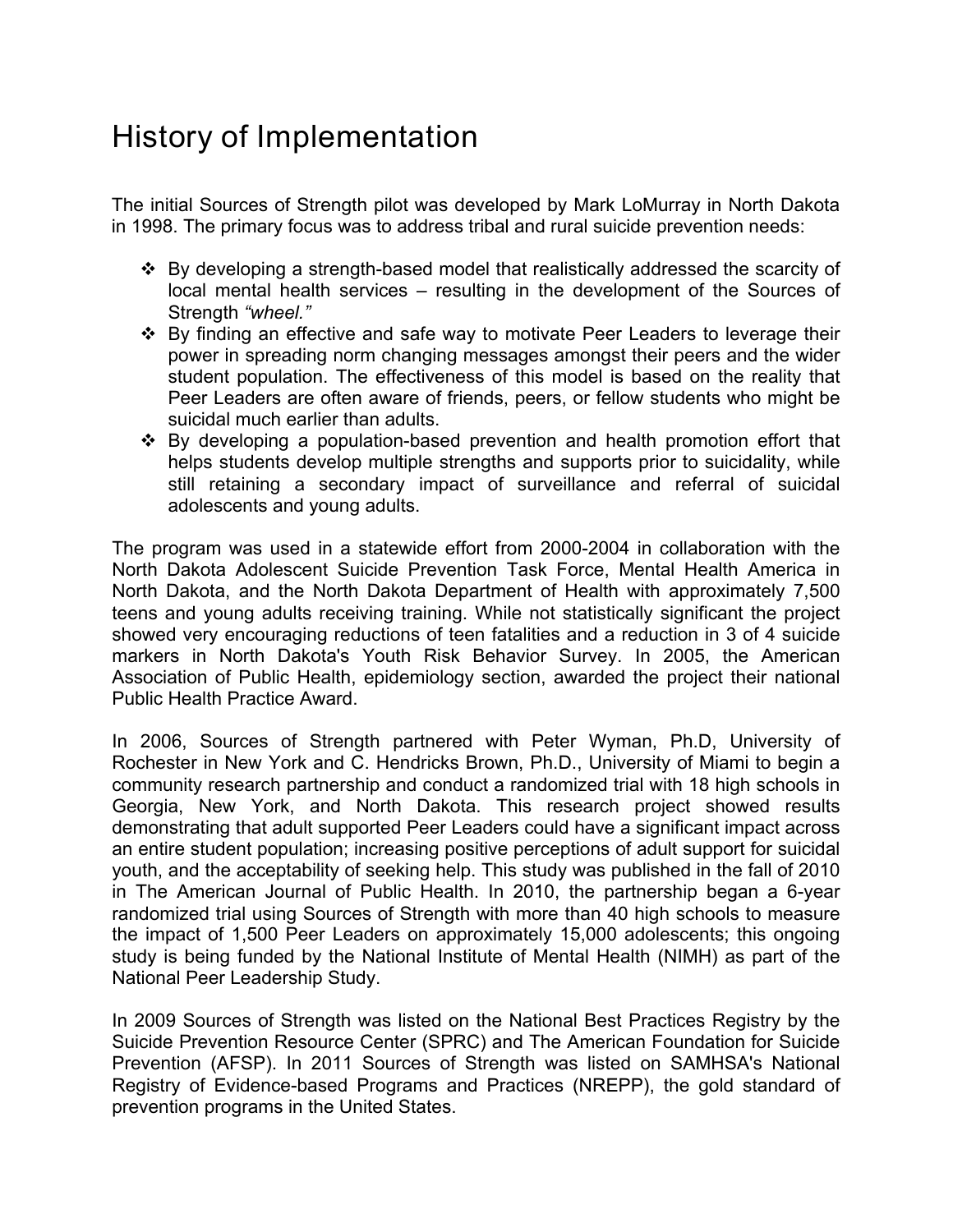Since 2006, Sources of Strength has been implemented in urban, rural, and tribal settings. Programs are currently running in a number of states including Alaska, Arizona, California, Colorado, Georgia, Idaho, Kentucky, Maryland, Minnesota, Montana, New Jersey, New York, North Dakota, Oklahoma, Oregon, South Dakota, Washington, Wisconsin and Wyoming, as well as in Washington, DC. It also has been implemented with the Salmon River Tribe, Spirit Lake Nation, Tanana Chiefs Conference, Three Affiliated Tribes, Tohono O'odham Nation, Turtle Mountain Nation, and White Mountain Apache Nation, along with several Canadian First Nations.

In addition Sources of Strength has begun a comprehensive partnership to bring the program to schools and communities throughout Canada, and continues to discuss opportunities to bring Sources of Strength to countries around the globe, including Uganda, Australia and New Zealand. Sources of Strength is presently partnering with hundreds of middle and high schools across the country, Universities large and small, numerous LGBTQ centers and organizations, multiple cultural community centers, The YMCA, faith-based groups, detention centers, the military and much more. It has truly been an exciting time of growth and development as Sources of Strength has transitioned from a grassroots organization to an international best practice program.